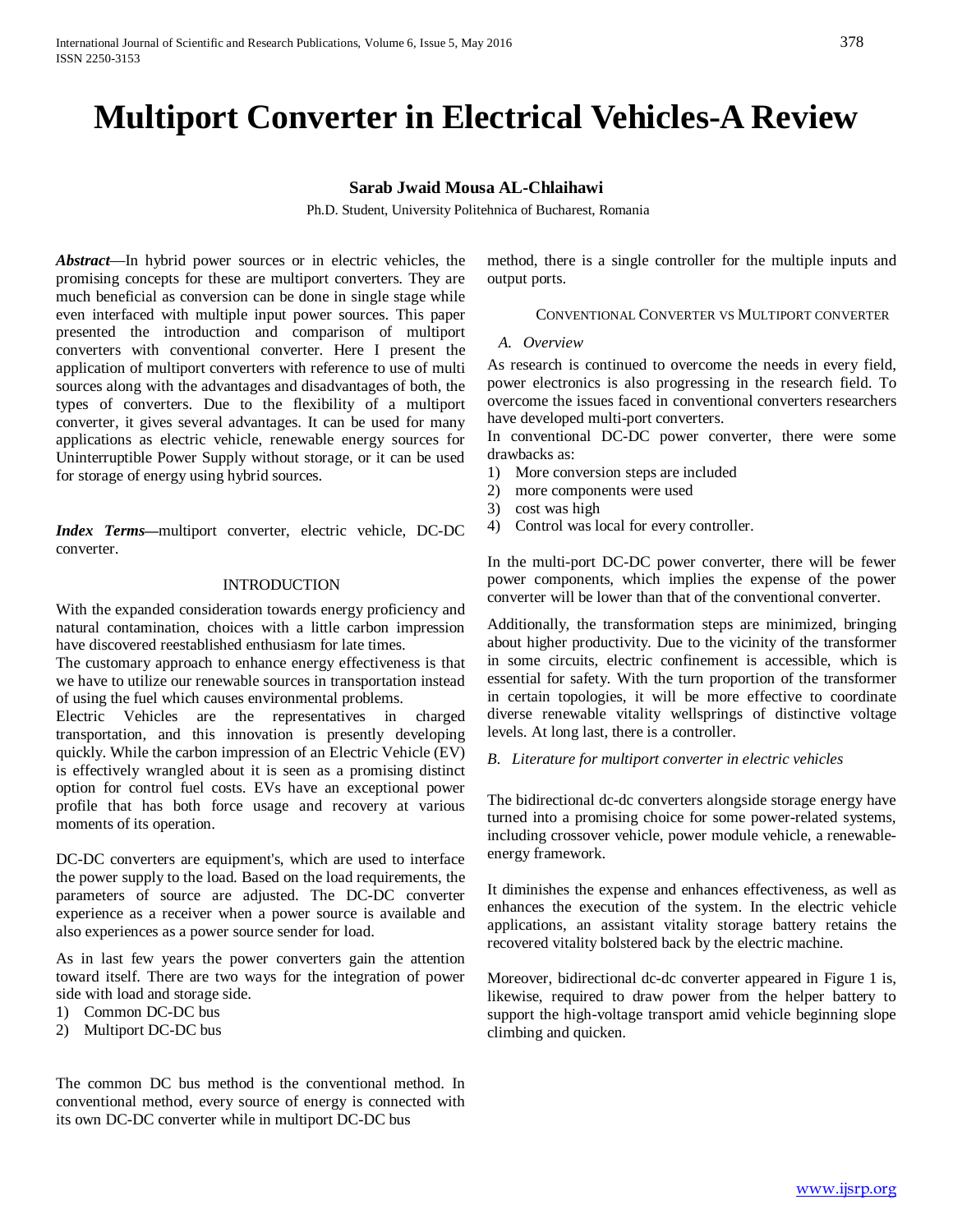

**Figure 1: Bidirectional converter**

Since a dc-dc converter can associate any two ports, it is characteristic of consider connecting ports up either by individual dc-dc transformation stages with a typical dc bus where energy from all ports is traded, or much less complex, by just change stages with the utilization of one port as the basic dc transport. These transformation stages are controlled freely, and a correspondence bus might be required for the end goal of overseeing power flow. Multi-port converter uses a solitary power transformation stage to interconnect all ports, rather than the individual dc-dc change stages, can be acquainted all together with make the entire system easier. In this manner, cost, size, and volume can be diminished because of fewer measures of devices and related circuits. The lessened change step results in efficient power.

In multiport DC-DC converter, the controller is centralized so there is no issue of complicated communication, only one converter controls the overall communication.

There are two different categories of integrated isolated multiport converters.

In first type of converter transformer is involved as shown in Figure 2.



**Figure 2: DC-DC converter with transformer**

In [1] a converter is described that have low rating power rating of this converter is limited. Because to transfer energy only one port is allowed at a time via common magnetic components. The converter is based on working principle named as flux additivity in multi winding transformer, but this converter has an extra capability that is its reverse blocking diodes.by these diodes only power flow unidirectional and it will prevent the application from application where storage of energy system is deployed. With advancement a converter is designed in [2] named as boost dual half bridge topology.

The converter that exhibits the power flow in both direction, and it is bidirectional is presented. The presence of an inductor named as the boost inductor reduces the current ripple, but by reducing current ripple, we are increasing some parameters as cost, area and response from the system also changes the response of the circuit. In [3] converter topology is proposed, which is complex and difficult to implement is resonant converter topology. Multiport converter is proposed in [4] and [5] that are the derivation of the topology dual active bridge. A method has been proposed on the basis of time sharing in [6]. In second type, we can reduce the winding but only if common ground for ports allowed by the system [7], [8].



The transformer having high-frequency not just coordinates  $\&$ trades of the power between all ports, additionally among all ports isolation is provided between all ports. Due to high current and switching losses, a bottleneck was, to generate high voltage the multiport converter doesn't properly. These issues are resolved in a converter which is proposed in research paper [7]. The strategy introduced in it was of changing the duty cycle constantly. The duty cycle is to be changed on the basis of voltage level of port. When power source or the storage component is added, it loses delicate exchanging promptly.

In [8] multiport converter is proposed, it is a three-port bidirectional converter along with high frequency isolated transformer. Multiport converter is made of using half bridge instead of a full bridge. Power source or capacity is interconnected following the same duty cycle is utilized as a part of all the half-connect cells and is the main variable that can make up for the variety of the voltage level.

In [9] an enhancement technique is presented for the topology in Figure 3 with the point of minimizing the general system misfortunes, where inside of the converter zero following influence is guaranteed, and the variety of an obligation cycle at every port decreases the exchanging misfortunes for port voltage varieties. This element permits capable power change, low weight and low volume development. Furthermore, the little flag model within the framework and the related control outline of the converter are created. Because of the job of the decoupling system, the multivariable control system can be deteriorated into a progression of autonomous single-circle subsystems, where the circle association can be dispensed with. Along these lines, high data transmissions for every control circle and quick element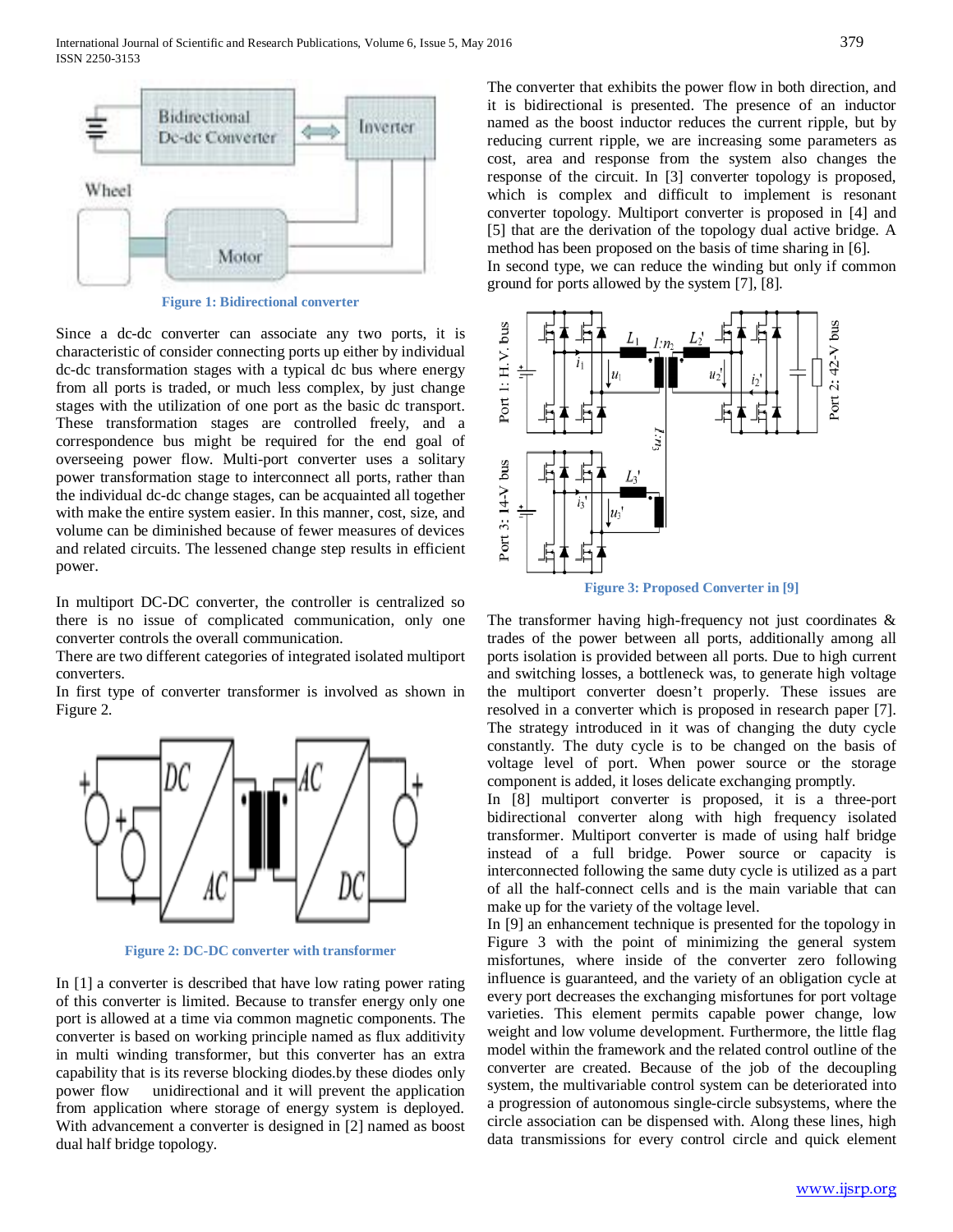reaction are achievable. A model of the multi-port converter has been manufactured and effectively tried. The exploratory results affirm the hypothetical investigation and demonstrate the decoupling and great element reaction. The proposed converter is a decent contender for the different voltage electrical framework in HEVs and FCVs, and has unmistakable points of interest of full disconnection, bidirectional force stream, high effectiveness and low weight.

Electric vehicle development is extraordinarily affected by electronics of power, innovation with the presentation of various designs [10], [11]. The Electric Vehicle, over the span of development, has included numerous locally available sources and capacity units [12]. To extinguish and catch the discontinuous prerequisites, high-energy ultra-capacitors are utilized as a part of expansion to an essential source [13].

In [14] storage system is accounted with battery and capacitor. This requires a multi-port power converter that oversees power from the greater part from the sources. To convey a managed voltage to the load multiport converter is used. The multi-port converters accessible in the writing can be comprehensively ordered into two important categorizations:

- 1) Isolated Converter
- 2) Non-Isolated Converters.

When voltage difference is high between load and source, the isolated converter is used. Separated converters demonstrate a typical pattern of imparted auxiliary twisting to individual essential windings for various sources [15]. In output voltage control isolated, converters are supported; multiport converters are complex in hardware implementation as compared to single port converter [16]. In [17], [18] multi-port converter was proposed, which are a few single data converters qualified for an expansion.

In non-isolated converters, there are some benefits as it has small structure and central control. Due to its versatility, it is being used for many applications. In [19],[20] converters were with time-multiplexed operation, and these converters are non-Isolated Multiple Input Converters (MIC). A non-separated buckboost converter is presented in [20] that have a system which inspects a battery-ultra capacitor. Two groups of Multiple Input Converters (MIC) are introduced in [21] which are presented with the idea of PSC (Pulsating Source Cells). Further work is done in [21], to fundamental the non-detached converters with the idea of Pulsating Source Cells is presented. Other than topology induction, a few studies have been done on the control of MICs [22]-[23] and interleaved converters [24]-[25]. In [26] the work is done on DC-DC converters in its early era. Later in [27] this work is extended and new principles are proposed for recognize of essential topologies as topologies. As literature there is a vast variety of converters which are non-separated a non-separated. Various power sources are available and work is done with different sources. The situation in a renewable framework is that different irregular power sources are prepared to supply power at any given time moment. On the off chance that the thought of time-multiplexing of info sources is embraced, the promptly accessible vitality from renewable sources is squandered. Among the conceivable sources, the most promptly accessible one, helped by an auxiliary source in the event of crisis, is required. Some proposes a four port DC/DC converter suitable for Hybrid Hybrid-Electric (HEV) with a renewable vitality source port, two storage ports and a load port. inventiveness of the work lies in the usage of an inductor as a support to exchange vitality from two sources to a heap. The blend of the proposed converter from the essential PSC, the switch acknowledgment, the little flag model and its outline are introduced in into work. In [28] paper proposes a four port DC/DC converter with an information port, two stockpiling ports and a heap port. The blend of the proposed converter, the switch acknowledgment, and the enduring state investigation of the majority of the critical working modes are displayed. Focused mode determination rationale with a PI controller for voltage regulation is proposed. The framework uses distinctive blends of sources and capacity units relying on the mode started. The outcomes demonstrate that the inductor can be utilized as a cushion to hybridize power sources. Rather than totally overlooking the source/stockpiling units and moving to an option source, the cross breed utilization of sources gives an alluring method for using low power sources in mix a mix high highpower The plausibility of the converter is tried with various modes and it is suitable for car applications.



**Figure 4: Multi-port converter's Block diagram**

The Block diagram of the multi-port converter displayed in above Figure 4 consists of three ports high-frequency full bridge converter, three winding transformers and microcontrollers. High-frequency full bridge converters are operated at inversion and rectification mode. The three winding transformers are used in isolation purpose [29]. In research paper [30] an electric system for the propulsion is discussed. This system is composed of combined storage unit and generator. For the interfacing of different sources a Multiple-Input Power Electronic Converter (MIPEC) is designed and sized. The joined storage unit is made by an ultra-capacitors bank (UC), and a battery's bank called battery unit (BU). MIPEC is in charge of power flow control of on-board of the vehicle for every method of action. Details intended for Multiple-Input Power Electronic Converter planning to turn out from numerous observations concerning footing drive and driving cycle for referencing and on-board power supply source and capacity of unit characteristics A converter is proposed in [31] which are three ports DC-DC converter, it has the capability to be bi-directional. Due to its structure as it is based on the cells (full bridge) so it allows the bidirectional flow in each port. By utilization of this configuration, it allows us to match the different voltage level of the whole system via the help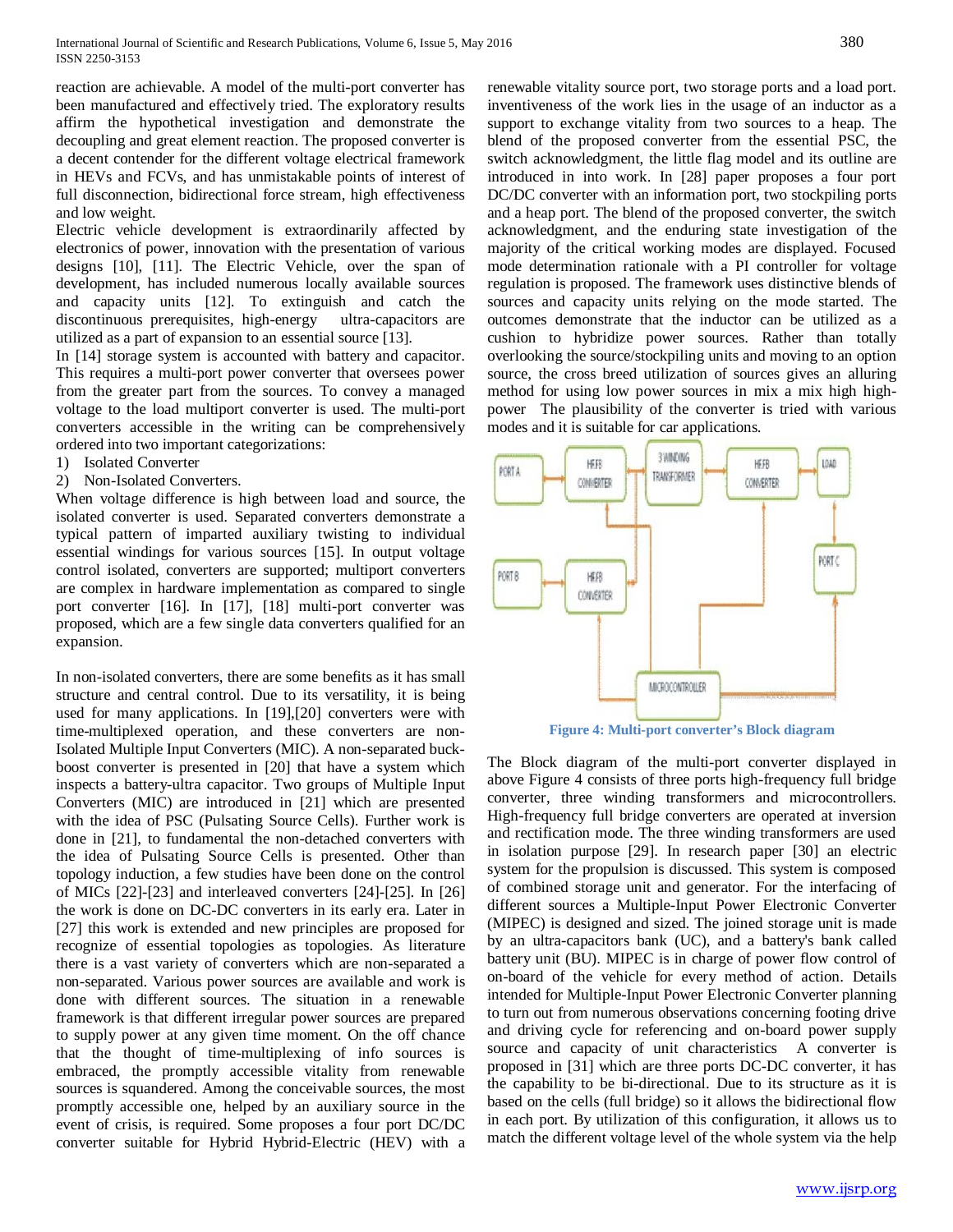of a multi-winding transformer. The topology is designed while keeping in mind the incorporation of leakage inductance, to affect the phase shift control as required by the topology. Besides this, a dual PI strategy is proposed, which are three ports DC-DC converter. The strategy dual PI loop control is proposed to achieve management of power flow and voltage output should remain constant. For the improvement of the fuel cell stack slow transient response this topology is used. It is also verified through a hybrid fuel cell and super-capacitor system.



**Figure 5: Bidirectional dc/dc converter triple half-bridge**

The above-mentioned topologies adopt a multi-winding transformer to couple different power ports. Therefore, all ports are fully isolated with each other. However, some applications do not require all ports to be fully isolated, and the share of some grounds may allow fewer components and fewer transformer windings. A topology in [32] is intended for future hybrid and fuel-cell vehicles, which might have multiple voltage nets like: 14V, 42V and above 200V buses. An auto switched dc-dc converter, which uses 4 switches, suggested interconnecting these nets. Power flow control is built on a collective duty ratio, and phase shifts control, but auto-switching has a limited range. In [33], another sort of multi-port DC-DC power converter will be proposed with a specific end goal to coordinate energy sources and energy storage electively and financially. The proposed circuit is investigated, demonstrated, outlined, controlled, and recreated. Certain issues identified with functional application will be examined to confirm the value of the propose circuit. Because of the focal points like minimal effort and reduced structure, multiport converters are accounted for to be intended for different applications. for example, accomplishing three transport voltages of 14 V/42 V/H.V. (high voltage of around 500 V) in electric vehicles or cross breed electric vehicles, interfacing the PV board and a battery to a controlled 28-V transport in satellite stage power frameworks, PV vitality gathering with air conditioning mains or the battery reinforcement, mixture energy unit and battery frameworks, and half-and-half ultra-capacitor and battery. In perspective of device's topology, multi I/O converters grounded on buck, boost and buck-boost topologies. The bottle-neck in these configurations is the deficiency of bi-directional ports for the interfacing of storage devices. Proposed multi-port converters are also buildup of a multi-winding transformer on the basis of both half and full bridge topologies. They can meet a disconnection prerequisite. Furthermore, have bidirectional abilities. Be that as it may, the real issue is that they utilize too numerous dynamic changes, notwithstanding the cumbersome transformer, which can't legitimize the one-of-a-kind elements of low part check and smaller structure for the coordinated multiport converter.

#### **CONCLUSION**

In this research paper, an overview was presented regarding multiport converters.

In section 1 there is introduction. Introduction composed of little introduction about electric vehicles and along with the common and multiport DC-DC bus introduction.

Section 2 explains the overview regarding conventional converter and multiport converters. Differences and problem faced in conventional converters are mentioned. Different research papers regarding multiport converters with different techniques while interfacing with renewable-energy sources are analyzed and expressed in section 2.

Due to the flexibility of a multiport converter, it gives several advantages. It can be used in renewable-energy sources for Uninterruptible Power Supply without storage, or it can be used for storage of energy-using hybrid sources in electric vehicles.

# REFERANCE

- [1] Y.M. Chen, Y.C. Liu, and F.Y. Wu, "Multi-input DC/DC converter based on the multiwinding transformer for renewable energy applications," *IEEE Trans. Ind. Appl.*, vol. 38, no. 4, pp. 1096–1104, Aug. 2002.
- [2] D. Liu and H. Li, "A ZVS bi-directional DC-DC converter for multiple energy storage elements," IEEE Trans. Power Electron., vol. 21, no. 5, pp. 1513–1517, Sep. 2006.
- [3] H. Pinheiro and P. K. Jain, "Series-parallel resonant UPS with capacitive output DC bus filter for powering HFC networks," IEE Trans. *Power Electron*, vol. 17, no. 6, pp. 971–979, Nov. 2002.
- [4] C. Zhao and J. W. Kolar, "A novel three-phase three-port ups employing a single high-frequency isolation transformer," in *Proc. IEEE Power Electron. Specialists Conf.*, Jun. 2004, vol. 6, pp. 4135–4141.
- [5] J. L. Duarte, M. Hendrix, and M. G. Simoes, "Three-port bidirectional converter for hybrid fuel cell systems," *IEEE Trans. Power Electron.*, vol. 22, no. 2, pp. 480–487, Mar. 2007.
- [6] H. Matsuo, W. Lin, F. Kurokawa, T. Shigemizu, and N. Watanabe,"Characteristics of the multiple-input DC-DC converter," *IEEE Trans. Ind. Electron.*, vol. 51, no. 3, pp. 625–631, Jun. 2004.
- [7] H. Tao, A. Kotsopoulos, J. L. Duarte, and M. A. M. Hendrix, "A softswitched three-port bidirectional converter for fuel cell and supercapacitor applications," in *Proc. IEEE Power Electron. Specialists Conf.*, 2005, pp. 2487–2493.
- [8] H. Tao, A. Kotsopoulos, J. L. Duarte, and M. A. M. Hendrix,"Triple-halfbridge bidirectional converter controlled by phase shift and PWM," in *Proc. IEEE Appl. Power Electron. Conf.*, Mar. 2006,pp. 1256–1262.
- [9] C. Zhao, S. D. Round, and J. W. Kolar, "An Isolated Three-Port Bidirectional DC-DC Converter With Decoupled Power Flow Management," IEEE TRANSACTIONS ON POWER ELECTRONICS, VOL. 23, NO. 5, SEPTEMBER 2008.
- [10] S. M. Lukic, A. Emadi, K. Rajashekara, and S. Williamson, "Topological overview of hybrid electric and fuel cell vehicular power system architectures and configurations," *IEEE Trans. Veh. Technol.*, Vol. 54, No. 3, pp. 763-770, May 2005.
- [11] A. Emadi and K. Rajashekara, "Power electronics and motor drives in electric, hybrid electric, and plug-in hybrid electric vehicles," *IEEE Trans. Ind. Electron.*, Vol. 55, No. 6, pp. 2237-2245, Jun. 2008.